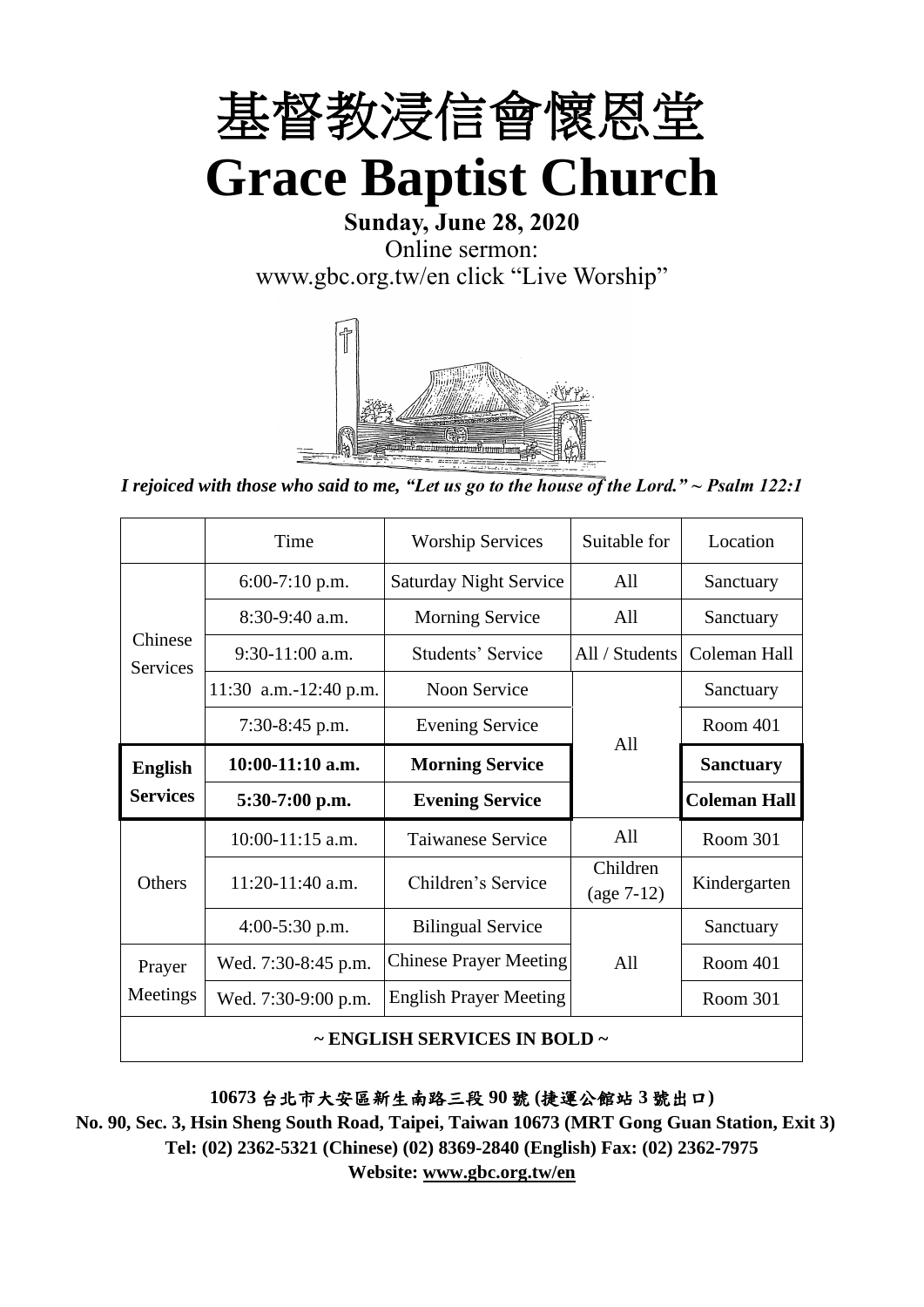**Welcome to Grace Baptist Church English Congregation. Thank you for choosing to worship with us and celebrate the glory of our Lord.**

|                          | Morning Worship Service - 10:00 a.m.                                                                            |                             |
|--------------------------|-----------------------------------------------------------------------------------------------------------------|-----------------------------|
|                          | Sunday, June 28, 2020 (Sanctuary)                                                                               |                             |
| Prelude                  |                                                                                                                 | Monica Kong                 |
| Greeting/Prayer          |                                                                                                                 | Anne Tan                    |
| Worship through Music    | "Unbroken Praise"                                                                                               |                             |
|                          | "In Christ Alone (My Hope Is Found)"                                                                            |                             |
| <b>Pastoral Prayer</b>   |                                                                                                                 | <b>Pastor Nick Brideson</b> |
| Worship through Music    | "Wonderful, Merciful Saviour"                                                                                   | Anne Tan                    |
|                          | "Christ Our Hope in Life and Death"                                                                             |                             |
| <b>Offertory Prayer</b>  |                                                                                                                 | Ava Zamora                  |
| Doxology                 |                                                                                                                 |                             |
| Pray for Our Church      |                                                                                                                 | Minister Kevin Wang         |
| Special Music            | "All Hail King Jesus"                                                                                           | <b>Hallel Singers</b>       |
| <b>Scripture Reading</b> | 1 Peter 3:13-17                                                                                                 | Minister Kevin Wang         |
| Message                  | The Endurance of Our Hope                                                                                       | <b>Pastor Nick Brideson</b> |
| Invitation               | "The Solid Rock"                                                                                                |                             |
| Benediction              |                                                                                                                 |                             |
| Welcome                  |                                                                                                                 |                             |
| Closing Song             | "As the Lord Is with Us"                                                                                        | Anne Tan                    |
| Postlude                 |                                                                                                                 | Monica Kong                 |
| Wear a mask              |                                                                                                                 |                             |
| before entering          | Nursery care is available in the "Cry Room" at the back of the Sanctuary<br>during the Morning Worship Service. |                             |
| the Cry Room.            |                                                                                                                 |                             |
|                          | Evening Worship Service – 5:30 p.m.<br>Sunday, June 28, 2020 (Coleman Hall)                                     |                             |
| Prelude                  |                                                                                                                 | Michael Tsai                |
| Prayer                   |                                                                                                                 | Alex Chen, Leader           |
| Worship through Music    | "Made to Worship"                                                                                               |                             |
| Greeting                 |                                                                                                                 | Minister Kevin Wang         |
| <b>Pastoral Prayer</b>   |                                                                                                                 | <b>Pastor Nick Brideson</b> |
| Worship through Music    | "O for a Thousand Tongues to Sing"<br>"At Your Name"                                                            | Alex Chen, Leader           |
|                          | "My Hope"                                                                                                       |                             |
| <b>Offertory Prayer</b>  |                                                                                                                 | <b>Kirsten Burgess</b>      |
| Tithes and Offerings     |                                                                                                                 |                             |
| Pray for Our Church      |                                                                                                                 | Minister Kevin Wang         |
| <b>Scripture Reading</b> | 1 Peter 3:13-17                                                                                                 |                             |
| Message                  | The Endurance of Our Hope                                                                                       | <b>Pastor Nick Brideson</b> |
| Invitation               | "Because He Lives"                                                                                              |                             |
| <b>Closing Prayer</b>    |                                                                                                                 |                             |
| Welcome                  |                                                                                                                 |                             |
| <b>Closing Song</b>      | "At Your Name"                                                                                                  | Alex Chen, Leader           |
| Postlude                 |                                                                                                                 | Michael Tsai                |
|                          |                                                                                                                 |                             |

#### **Our Vision Is to Spread the Gospel**

To achieve this, we aim:

⚫To become a house of prayer ⚫Through prayer, to build the body of Christ

⚫From the body, to do the work of mission in Taipei, Taiwan, and neighboring countries *"but you will receive power when the Holy Spirit has come upon you; and you shall be My witnesses both in Jerusalem, and in all Judea and Samaria, and even to the remotest part of the earth."* - Acts 1:8 (NASB)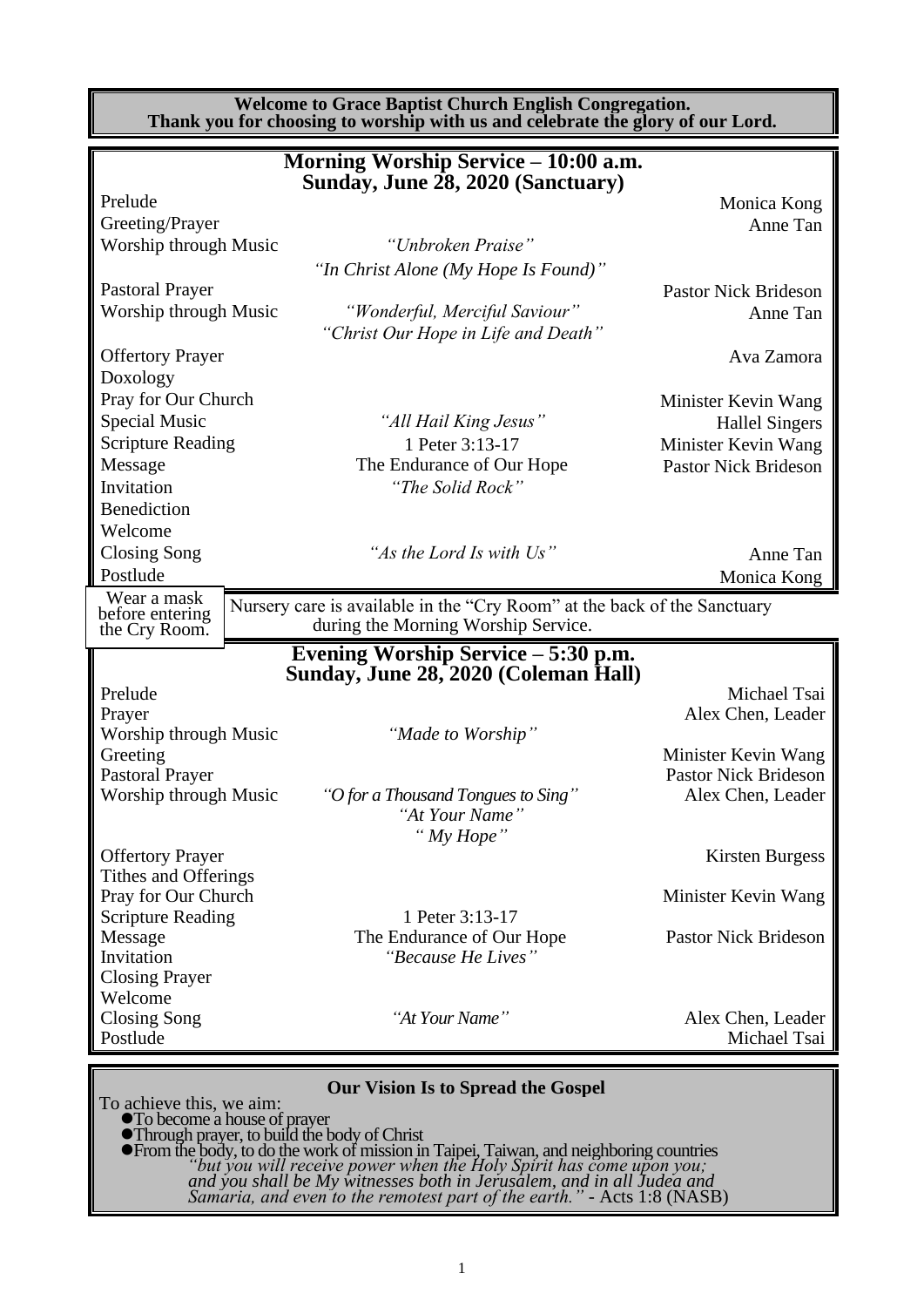### **Sermon Topic: The Endurance of Our Hope Scripture: 1 Peter 3:13-17**

**Speaker: Pastor Nick Brideson June 28, 2020** 

#### **Scripture: 1 Peter 3:13-17 (NASB)**

<sup>13</sup> Who is there to harm you if you prove zealous for what is good?<sup>14</sup> But even if you should suffer for the sake of righteousness, you are blessed. And do not fear their intimidation, and do not be troubled,  $^{15}$  but sanctify Christ as Lord in your hearts, always being ready to make a defense to everyone who asks you to give an account for the hope that is in you, yet with gentleness and reverence; <sup>16</sup> and keep a good conscience so that in the thing in which you are slandered, those who revile your good behavior in Christ will be put to shame.  $17$  For it is better, if God should will it so, that you suffer for doing what is right rather than for doing what is wrong.

**Notes:**

 $\overline{\phantom{a}}$ 

### **Sermon Next Sunday,** *July 5***:**

| <b>Speaker</b>                                                                                                                           | <b>Topic</b>                                       | <b>Bible Text</b> |  |
|------------------------------------------------------------------------------------------------------------------------------------------|----------------------------------------------------|-------------------|--|
|                                                                                                                                          | Pastor Nick Brideson The Joy Arising from Our Hope | 1 Peter 4         |  |
| Study the Bible text ahead and you will get more from the sermon.<br>You are welcome to join one of the Sunday classes listed on page 6. |                                                    |                   |  |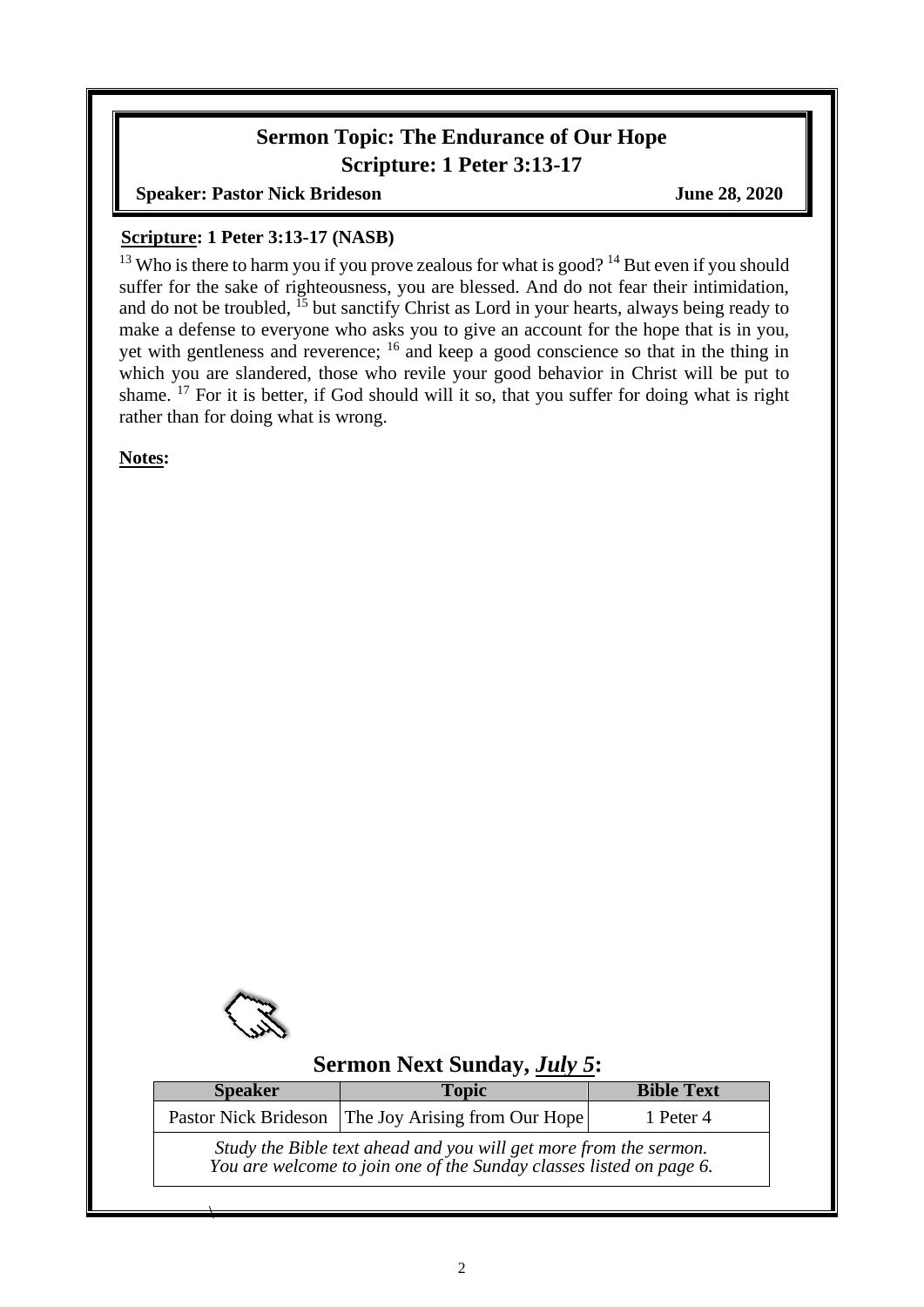### **Wednesday Night Prayer Meeting**

*"My house shall be called a house of prayer" (Matthew 21:13)* Let us be a church of prayer. Come and pray with brothers and sisters in Christ 7:30 - 9:00 p.m. every Wednesday in Room 301. Go directly to the *physical Prayer Meeting* or email Minister Priscilla (priscilla@gbc.org.tw) for how to join the *Zoom Prayer Meeting*. Email prayer requests to Minister Priscilla.

Prayer Focus for this coming Wednesday: *Caring/Healing/Families*



## **Young Adults Fellowship**

Young adults from the age of 20-35 are invited to join our time of fellowship together. We will be growing together as we study God's Word. Our first meeting will be July 11, 2020. We will

be going through a series on Samson and the book of Judges. Please join the Fellowship directly.



**Where:** WanFu 22 **When:** 2nd and 4th Saturdays **Time:** 10:30 a.m. to 12:00 p.m. Please contact Minister Kevin Wang at [kevin@gbc.org.tw](mailto:kevin@gbc.org.tw) if you need more information.

### **Bible Studies for Life: Summer Season**

Whether you are young or old, if you follow Jesus, you are a disciple. Discipleship is about being transformed into the likeness of Jesus. And transformation starts in the Word. That's why *Bible Studies for Life* is carefully crafted to help kids, students, and adults purposefully become more like Jesus every day.

(13 sessions: on Sundays until August 30) We have seven adult *Bible Studies for Life* classes available. Please check classroom information listed on page 6 and join one of the classes directly.

## **COVID-19 Precautions**

#### **Precautions inside GBC:**

- Temperatures will be taken when you enter GBC. (Please enter through GBC front door. Back door is for exit only.) Family
- All people must wear masks and sanitize hands
- No buffet-style food in groups/meetings inside GBC(Only lunch boxes or food in sealed packages; Drinks must be in individual containers.)
- Fill out the seating form when joining a worship service
- Take your bulletin home or put it in boxes marked "Bulletin RECYLE".
- No one should attend GBC who has been out of Taiwan in the last 2 weeks.
- See a doctor if you have a fever and cough.

#### **General Precautions :**

The government asks ALL people to NOT travel overseas. ALL people who arrive in Taiwan from overseas MUST self-quarantine for 14 days. During your quarantine, GBC welcomes you to join our worship via the Internet.

**Share Your Experience during COVID-19**

GBC wants to encourage GBC brothers and sisters to write down your experience of how God has been protecting and leading you through the COVID-19 pandemic. If you want to share, please go to the website (gbc.org.tw/en) or scan the QR code, fill out the form there and submit it before *June 30*.

Please keep your reflection to under 600 words, less than two pages (double spaced). Some ideas for the sharing include: your devotional life; attending online services/meetings; helpful Bible verses; how God has comforted you. If you have any question, feel free to contact SueJenny at suejenny@gbc.org.tw.tw.



All meetings should keep an attendance record. The leader should keep the record for at least one

members can sit together and fill out one form with one seat number to include all members.

month in case it is needed.

Please enter GBC through the frond door. GBC back door is for *exit* only. The gate from the coffee deck (next to the sushi restaurant) will be open for people leaving GBC immediately after the morning service.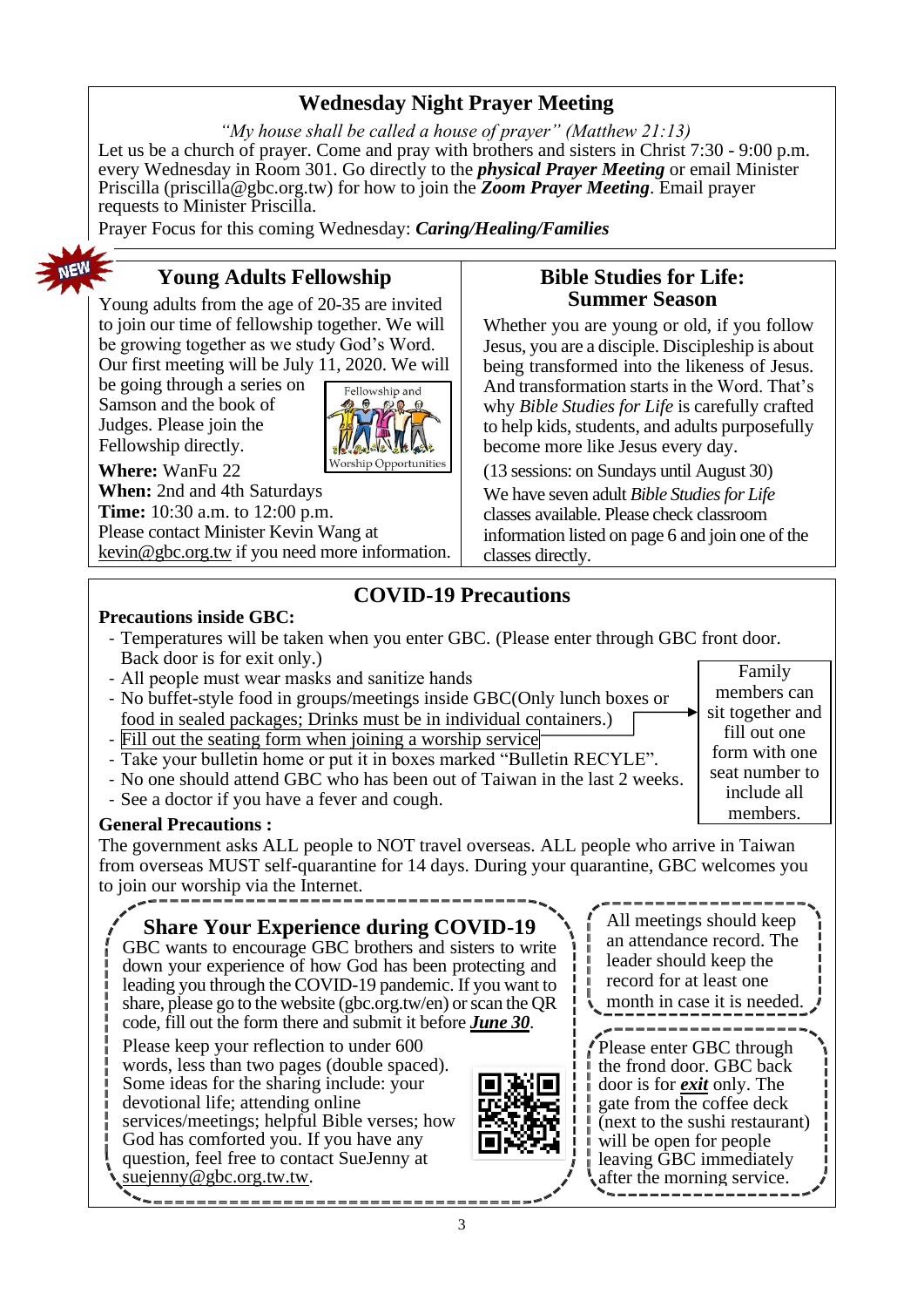### **Evening Ushers Needed**

The Usher Team greets people, helps them to find seats, collects the offering, and helps facilitate the Lord's Supper. If you are interested in serving the Lord with the Evening Usher Team, please contact the leader, Vicky Kuo, for more information at [asiaglobe999@gmail.com.](mailto:asiaglobe999@gmail.com)

## **Women's Group**

Women's Group meets each month on every 2<sup>nd</sup> and 4<sup>th</sup> Saturday from 8:30 to 10:30 a.m. We worship the Lord, delve into God's Word, fellowship, and grow together.



All ladies are welcome to join. If you are interested in attending, please contact the leader Johanna Vanderwerf through email: [joeym.vanderwerf@gmail.com.](mailto:joeym.vanderwerf@gmail.com)

### **June Evening Tea Cancelled**

Due to the COVID-19 situation, our regular Evening Tea in June is cancelled.

### **Parenting Group**

GBC Parenting Group welcomes parents (including single parents) with kids of



any age to join. We study various principles about parenting as well as enjoying fellowship with each other. The group meets at 11:30 a.m. on 2nd and 4th Sundays in Room 402.

If you have any questions, please email Rod Syverson at: [rod\\_syverson@hotmail.com.](mailto:rod_syverson@hotmail.com)

## **"Know You; Know Me" – The Singles Workshops (In Chinese)**

#### **Purpose:**

For singles or people in dating relationships to know the concepts about love and themselves. The series will improve selfawareness of emotional values and stability of emotional life, and educate people on how to know each other or meet others. The speakers are consulting psychologists.

#### **Time and Locations:**

2:00 to 4:00 p.m. on Saturdays of 7/25, 8/1, 8/8, and 8/22 (Saturdays) in Room 401

#### **Registration Is Required:**

Please find the Chinese bulletin at the front desk, fill out the form printed in it, and give it to the front desk. (Scan the QR code for details)



| <b>Topic</b>                                                                                           | <b>Content</b>                                                                                                                                                                                                                                                                                                                                                                     |  |  |
|--------------------------------------------------------------------------------------------------------|------------------------------------------------------------------------------------------------------------------------------------------------------------------------------------------------------------------------------------------------------------------------------------------------------------------------------------------------------------------------------------|--|--|
| 7/25<br>To Turn Left or Right?<br>- Who Will Be My<br>Mr./Mrs. Right?                                  | By understanding self-love beliefs and values, choose the other<br>half who suits you.                                                                                                                                                                                                                                                                                             |  |  |
| 8/1<br>The Happiness of Being<br>Together<br>- What Are Four Major<br>Intimate Relationship<br>Killers | Dr. John Gottman, the well-known American psychologist, began<br>to study partner communication in the 1970s. He found out that<br>detecting four major intimate relationship killers helps in<br>communication. This seminar helps partipants to learn effective<br>communication and so help in communication for people in<br>dating relationships when encountering conflicts. |  |  |
| 8/8<br>Know How to Start to<br>Love<br>- Explore Your Love<br>Values                                   | Lovers meet, lovers separate; lovers come and lovers go. Many<br>have loved and left their love only with bruises all over and still<br>not knowing what kind of love they need. The psychologist will<br>share how to choose your other half through quizzes and<br>conversations to know your own love values and help people no<br>longer stumble in loving relationships.      |  |  |
| 8/22<br>How Can I Know<br>He/She Fits?<br>- How to Choose Your<br>Other Half                           | The psychologist will share on how to choose your other half by<br>knowing your important love values.                                                                                                                                                                                                                                                                             |  |  |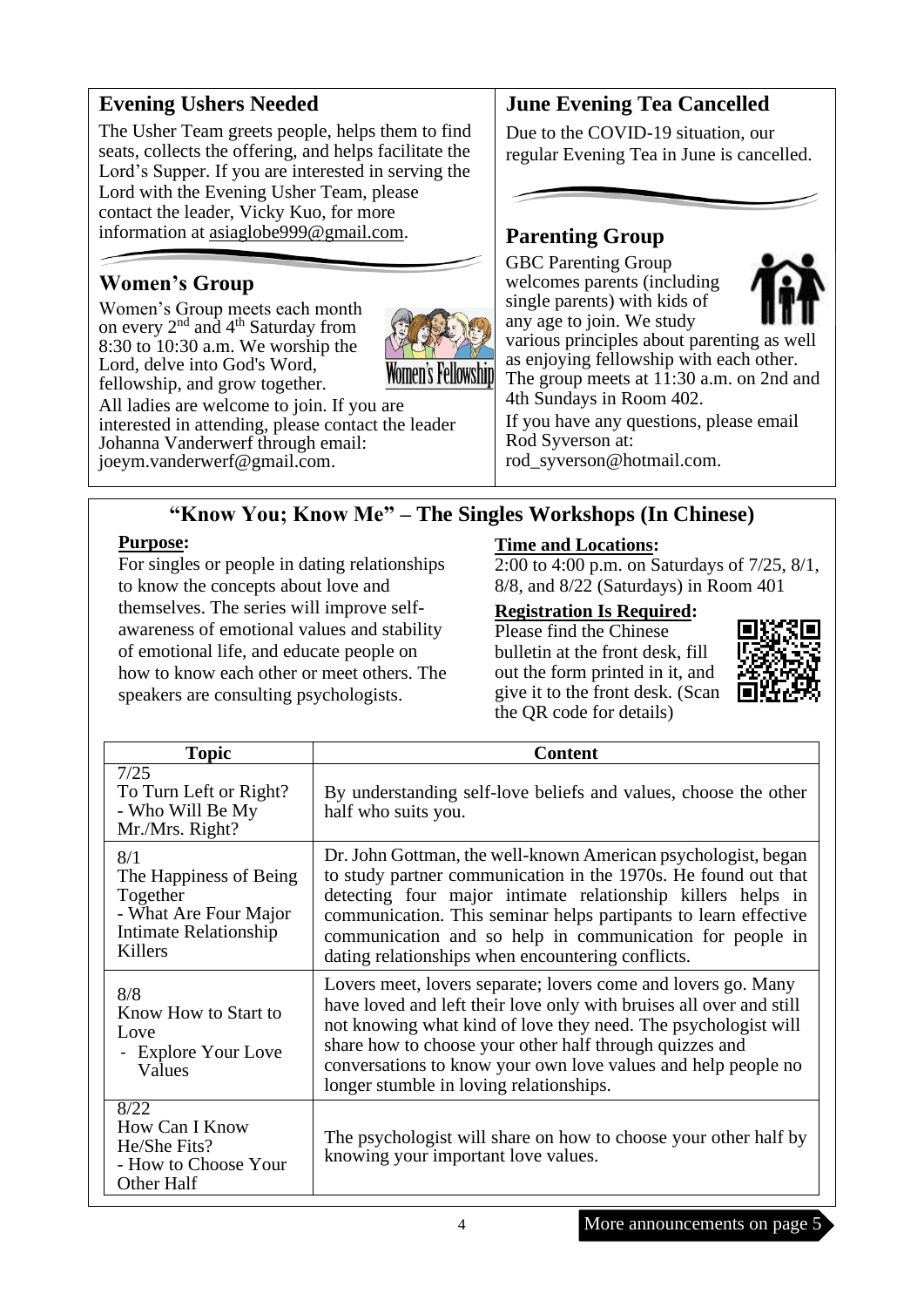### **Location Change for Evening Service & Baptism Service July 26**

The English Evening Service will be holding our next baptism service *in the Sanctuary* starting at the usual time, 5:30 p.m., on *July 26*. The regular Evening Service will be combined with this quarterly Baptism Service.

There will be a gospel message during the service so please invite your loved ones to attend and pray for their openness to the message. There is an invitation card inserted to your bulletin. Please fill it in, tear it, and give the GBC copy to our staff/ushers/front desk so our prayer team can pray for the salvation of your love ones.

## **Mabuhay Fellowship**

Today, June 28, at 2 p.m. in Basement Room B05, Mabuhay Fellowship will have a Bible study. All are welcome to join us!

The Mabuhay Fellowship comprises



Filipinos aiming to share God's love and light through worship, prayer, Bible study, fellowship, gospel sharing, ministry, and more. Please join us for a joyful experience.

### **Evergreen Bilingual Fellowship**

Evergreen is an international bilingual Christian fellowship of Grace Baptist Church that normally meets every Saturday night, from 6:00 to 8:00 p.m. in GBC. We hope you'll invite your non-believing friends, get involved in deep relationships, and join Evergreen Fellowship.

This Saturday, July 4, Evergreen will have small group sharing on Deuteronomy 7~15. Please join us.



|                                                                                                                                                                                                                                                                                                                                                                                             |                                                                                                                                                                                                                                                                                                                                                                                                                               | English Congregation Leauers                                                                                                                                                                                                                                                                                                                                                                                                                                                                                     |                                                                                                                                                                                                                                                                                                                                                                                                         |                                                                                                                                                                                                                                                                                                              |
|---------------------------------------------------------------------------------------------------------------------------------------------------------------------------------------------------------------------------------------------------------------------------------------------------------------------------------------------------------------------------------------------|-------------------------------------------------------------------------------------------------------------------------------------------------------------------------------------------------------------------------------------------------------------------------------------------------------------------------------------------------------------------------------------------------------------------------------|------------------------------------------------------------------------------------------------------------------------------------------------------------------------------------------------------------------------------------------------------------------------------------------------------------------------------------------------------------------------------------------------------------------------------------------------------------------------------------------------------------------|---------------------------------------------------------------------------------------------------------------------------------------------------------------------------------------------------------------------------------------------------------------------------------------------------------------------------------------------------------------------------------------------------------|--------------------------------------------------------------------------------------------------------------------------------------------------------------------------------------------------------------------------------------------------------------------------------------------------------------|
|                                                                                                                                                                                                                                                                                                                                                                                             |                                                                                                                                                                                                                                                                                                                                                                                                                               | English Pastor: Nick Brideson                                                                                                                                                                                                                                                                                                                                                                                                                                                                                    |                                                                                                                                                                                                                                                                                                                                                                                                         |                                                                                                                                                                                                                                                                                                              |
| Pastor Nick Brideson                                                                                                                                                                                                                                                                                                                                                                        |                                                                                                                                                                                                                                                                                                                                                                                                                               | Minister Priscilla Liao                                                                                                                                                                                                                                                                                                                                                                                                                                                                                          | Minister Kevin Wang                                                                                                                                                                                                                                                                                                                                                                                     |                                                                                                                                                                                                                                                                                                              |
| <b>Adult Education</b><br>/Mission                                                                                                                                                                                                                                                                                                                                                          | AM Worship                                                                                                                                                                                                                                                                                                                                                                                                                    | Children's<br>Education/Caring                                                                                                                                                                                                                                                                                                                                                                                                                                                                                   | PM Worship                                                                                                                                                                                                                                                                                                                                                                                              | Youth/Fellowship                                                                                                                                                                                                                                                                                             |
| <b>Adult Education</b><br><b>Nick Brideson</b><br>nick@gbc.org.tw<br><b>Foreign Mission:</b><br><b>Medical/Dental Team</b><br><b>Armand Lim</b><br>rmanlim@yahoo.com<br><b>VBS</b> Team<br>Priscilla Liao<br>priscilla@gbc.org.tw<br><b>Taiwan Mission:</b><br><b>TaiTung Team</b><br>Cherrie Gow Lim<br>cvgow@yahoo.com<br><b>Orphanage Ministry</b><br>Julie Chen<br>yuling0914@gmail.com | <b>Morning Music</b><br>Cherrie Gow Lim<br>cvgow@yahoo.com<br><b>Morning Greeters</b><br>Chien Ferng<br>cferng@gmail.com<br><b>Adult Choir</b><br><b>Hand Bell Choir</b><br>Juliet Jao<br>lenyinjao@gmail.com<br><b>Hallel Singers</b><br>Cherrie Gow Lim<br>cvgow@yahoo.com<br><b>Morning Fellowship Tea</b><br>Yuri Shih<br>yuchen phone@hotmail.com<br><b>Morning Multimedia</b><br>Vicky Lin<br>gbcmorningmedia@gmail.com | <b>Cryroom Children's</b><br><b>Care Ministry</b><br>Abby Tu<br>abbbytu@gmail.com<br><b>Preschool</b><br>Joanna Peng<br>Joanna1285@hotmail.com<br><b>AWANA Spark Group</b><br><b>Crystal Turner</b><br>elisayeh@yahoo.com<br><b>AWANA T&amp;T Group</b><br>Ming Lai<br>minglai88@gmail.com<br><b>Praver Ministry</b><br>Priscilla Liao<br>priscilla@gbc.org.tw<br><b>Hospital Visitation</b><br>Amanda Lou<br>lou.amanda@gmail.com<br><b>Small Groups</b><br>- Women<br>- General<br>- Ministry<br>- Nationality | <b>Evening Music Team</b><br>Alex Chen<br>gbceworshipteam@gmail.com Grant & Kirsten<br><b>Evening Greeters</b><br>Vicky Kuo<br>asiaglobe999@gmail.com<br><b>Evening Multimedia</b><br><b>Jusak Tandean</b><br>jtandean@yahoo.com<br><b>Evening Tea / Baptism</b><br><b>Celebration Fellowship</b><br>Michelle Cheng<br>yealincheng@yahoo.com<br><b>Baptism Support</b><br>Aline Kao<br>aline@gbc.org.tw | <b>Trinity Youth</b><br>(Grade 7 and above)<br><b>Burgess</b><br>grantburgess@live.co.za<br><b>Mabuhay</b><br>Fellowship<br>Ava Zamora<br>avazam@yahoo.com<br><b>Young Adults</b><br>Fellowship<br>Kevin Wang<br>kavin@gbc.org.tw<br><b>Small Groups</b><br>- Youth<br>- Students<br>- Parenting<br>- Family |
| <b>Secretarial staff</b><br>SueJenny Hsu<br>Stella Chen (part-time)<br>suejenny@gbc.org.tw<br>stella@gbc.org.tw                                                                                                                                                                                                                                                                             |                                                                                                                                                                                                                                                                                                                                                                                                                               | <b>Deacon</b><br>Michael Huang<br>mhuang500@yahoo.com                                                                                                                                                                                                                                                                                                                                                                                                                                                            |                                                                                                                                                                                                                                                                                                                                                                                                         | <b>Alternate Deacon</b><br>Armand Lim<br>rmanlim@yahoo.com                                                                                                                                                                                                                                                   |

**English Congregation Leader**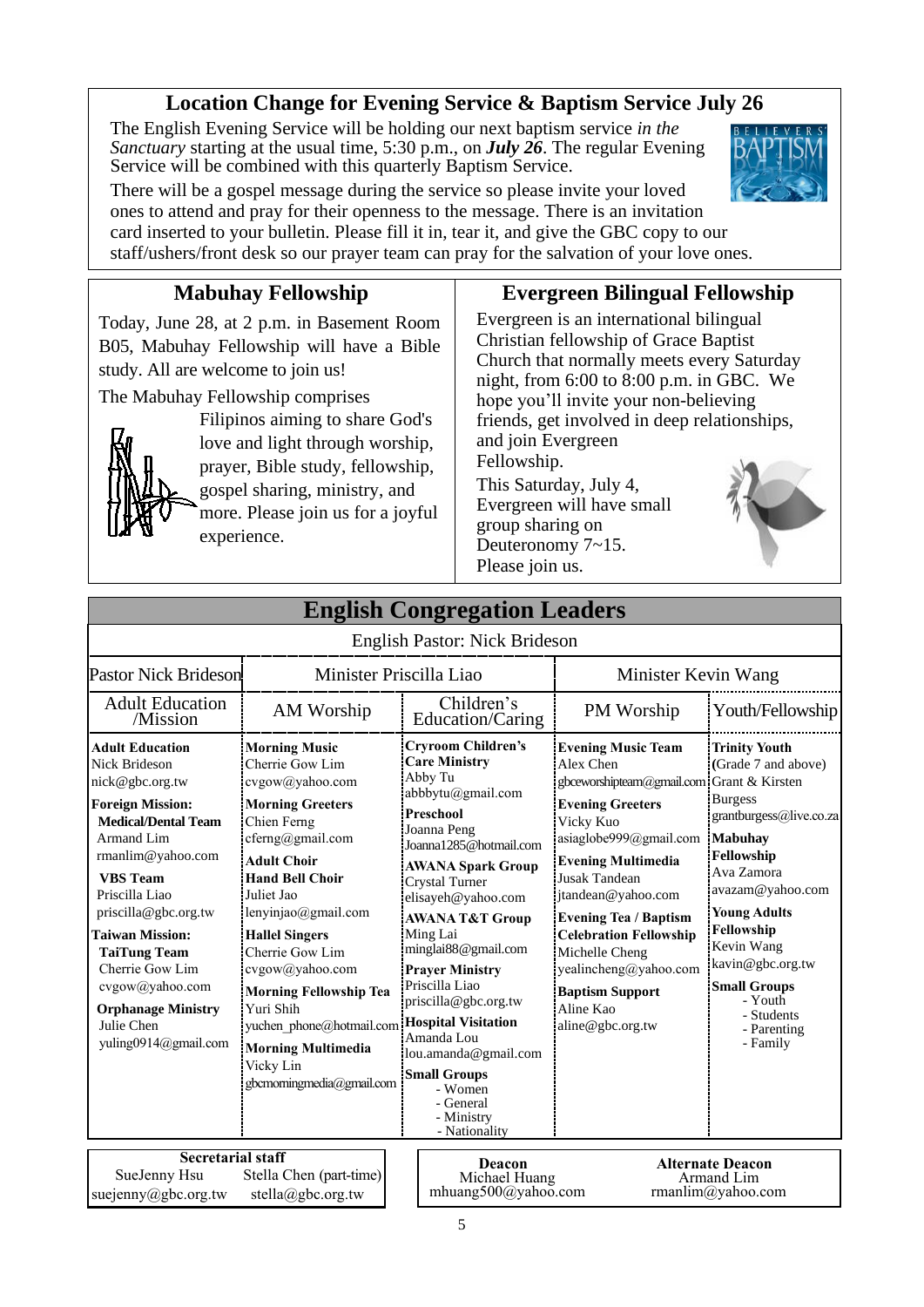| <b>Class</b>                                     | Time                       | <b>Room</b>                                                                          |
|--------------------------------------------------|----------------------------|--------------------------------------------------------------------------------------|
| <b>Beginning Christian Life</b>                  |                            |                                                                                      |
| Christianity 101 - required for baptism          | $11:30$ a.m.               | Mount of Olives Room<br>Cancelled                                                    |
| <b>Maturing Christians</b>                       |                            | Today                                                                                |
|                                                  | $9:00$ a.m.                | Mount of Olives Room                                                                 |
| <b>Bible Studies for Life</b>                    | $11:30$ a.m.               | 4 classes:<br>Room B04<br>Room B <sub>05</sub><br>WanFu 20 Room A<br>WanFu 20 Room C |
|                                                  | $3:00$ p.m.                | Room 306                                                                             |
|                                                  | $4:00$ p.m.                | Room 305                                                                             |
| <b>Youth: Grade 7 and above</b>                  |                            |                                                                                      |
| <b>Bible Studies for Life</b>                    | 11:30 a.m.                 | Room 405                                                                             |
| <b>Children</b>                                  |                            |                                                                                      |
| Nursery - Age 3 and under                        | $11:20$ a.m. $-12:50$ p.m. | Kindergarten                                                                         |
| Preschool - Age 3 to 5                           | 11:40 a.m. $- 12:40$ p.m.  | Room 403                                                                             |
| AWANA - Kindergarten $(\pm \text{H})$ to Grade 6 | 11:30 a.m. $-1:00$ p.m.    | Rooms 401 / 404                                                                      |

## ►*Sunday School Information – Join a class directly*◀

# **►***Fellowships – Contact the leader to join*◀

| Fellowship | Time                                                                                                 | Location/Contact Emails         |
|------------|------------------------------------------------------------------------------------------------------|---------------------------------|
| Mabuhay    | Sundays; $2:00 - 4:00$ p.m.                                                                          | $B05 / \text{avazam@yahoo.com}$ |
|            | Young Adults $\int 2^{nd} \& 4^{th}$ Saturdays; 10:30 a.m. to 12:00 p.m. WanFu 22 / kevin@gbc.org.tw |                                 |

**Starts** July 11

## **►***Small Groups – Contact the leader to join*◀

| <b>Type</b>                                                                                                       | <b>Name</b>                                     | Day/Time                                                 | <b>Contact Emails</b>                                     |  |
|-------------------------------------------------------------------------------------------------------------------|-------------------------------------------------|----------------------------------------------------------|-----------------------------------------------------------|--|
| <b>Students</b>                                                                                                   | <b>International Students Group</b>             | Friday<br>$7:30 - 9:00 \text{ pm}$                       | WanFu 22A<br>cesaledro57@gmail.com                        |  |
| <b>Parenting</b>                                                                                                  | <b>Parenting Group</b>                          | $2nd$ & 4 <sup>th</sup> Sunday<br>$11:30$ am $-12:30$ pm | GBC Room 402<br>rod_syverson@hotmail.com                  |  |
| Women                                                                                                             | Women's Group                                   | $2nd & 4th Saturday8:30 – 10:30 am$                      | Near GBC<br>joeym.vanderwerf@gmail.com                    |  |
| Language/<br><b>Nationality</b>                                                                                   | Indonesian Community Group                      | Sunday<br>11:30 am $- 1$ 2:45 pm                         | Near GBC<br>sagitamaria@gmail.com                         |  |
|                                                                                                                   | Salt & Light                                    | Sunday<br>$1:30 - 3:00$ pm                               | <b>GBC Mount of Olives Room</b><br>paulhan2908@gmail.com  |  |
|                                                                                                                   | <b>Bilingual Interpretation Group</b>           | Sunday<br>$2:00 - 4:00$ pm                               | <b>GBC Room 303</b><br>cfindler@yahoo.com                 |  |
|                                                                                                                   | Saturday<br>Crown of Beauty<br>$2:00 - 4:00$ pm |                                                          | <b>GBC Mount of Olives Room</b><br>clemence4261@gmail.com |  |
| <b>General</b>                                                                                                    | Thursday Night Bible<br><b>Study Group</b>      | Thursday<br>$7:30 - 9:00$ pm                             | GBC Room 301<br>rod_syverson@hotmail.com                  |  |
|                                                                                                                   | NanGang Bible<br><b>Study Group</b>             | Friday<br>$7:00 - 9:30$ pm                               | NanGang<br>sagitamaria@gmail.com                          |  |
|                                                                                                                   | YungHe Bible Study Group                        | Friday<br>$7:00-8:30$ pm                                 | YungHe<br>yedukondaluster@gmail.com                       |  |
|                                                                                                                   | HsinChu Bible Study Group                       | Friday<br>$7:30 - 8:45$ pm                               | HsinChu<br>rmanlim@yahoo.com                              |  |
| <b>Ministry</b>                                                                                                   | <b>Hospital Visitation Group</b>                | Thursday<br>$1:30 - 2:30$ pm                             | Near GBC<br>lou.amanda@gmail.com                          |  |
| If you are interested in starting a new group,<br>please contact Minister Priscilla Liao at priscilla@gbc.org.tw. |                                                 |                                                          |                                                           |  |